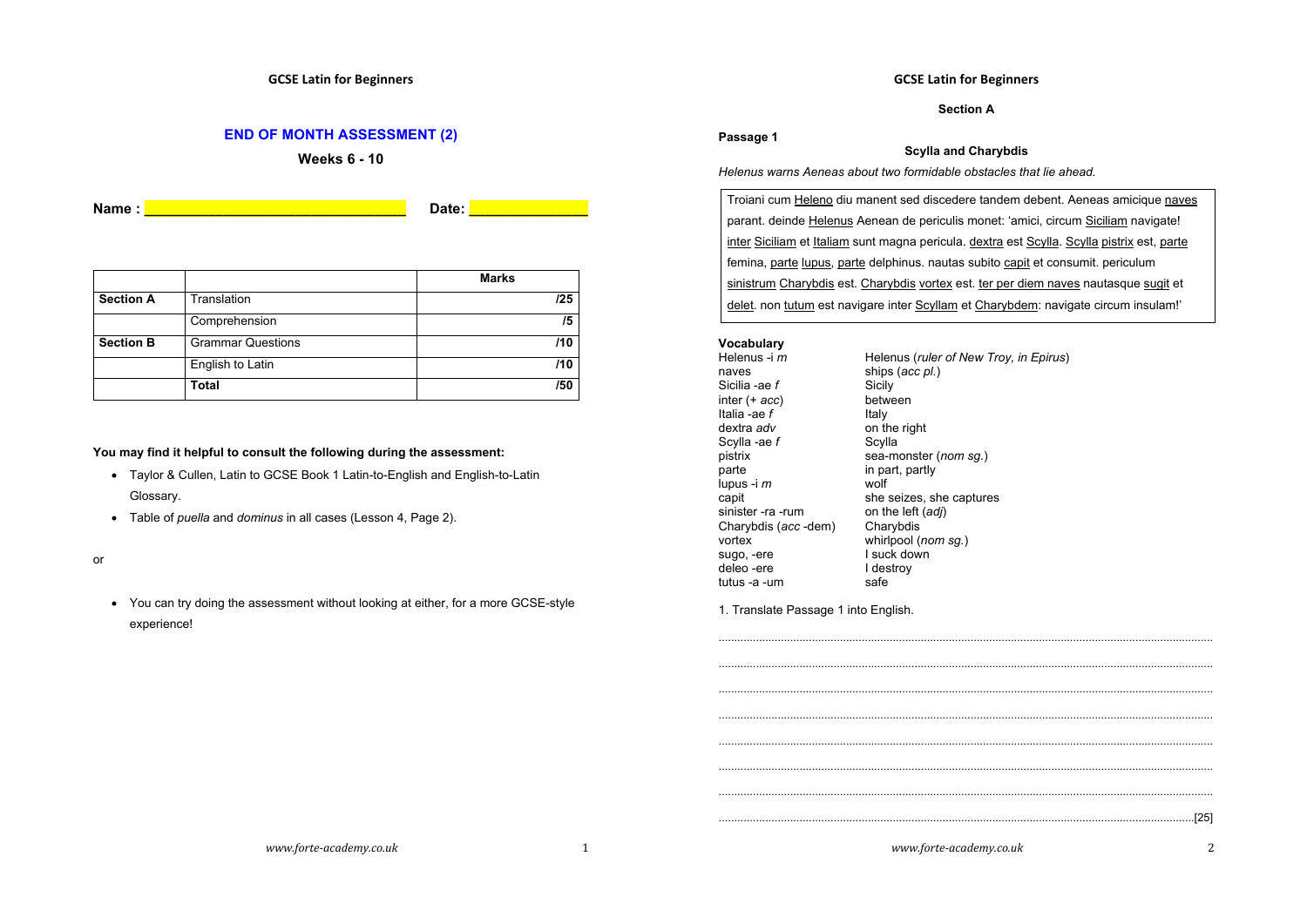#### **GCSE Latin for Beginners**

Read Passage 2, which follows on from the story in Passage 1.

#### **Passage 2**

deinde Helenus Troianos iubet: 'deam Iunonem semper amate!' Aenean iubet: 'in Italia, quaere Sibyllam, feminam sacram!' Troiani tandem discedunt. viri et feminae lacrimant. Helenus dona Aeneae dat. deinde Troiani ad Italiam navigant. Siciliam tandem vident; circum insulam navigant; Scyllam et Charybdem diligenter vitant.

# **Vocabulary**

| lunonem              | Juno (acc) (queen of gods, hostile to Trojans) |
|----------------------|------------------------------------------------|
| Sibylla -ae <i>f</i> | the Sibyl (a prophetess)                       |
| sacer -ra -rum       | sacred, holy                                   |
| diligenter           | carefully                                      |
| vito -are            | I avoid                                        |
|                      |                                                |

Answer the following questions based on the passage.

2. deinde Helenus Troianos iubet: 'deam Iunonem semper amate!'. (line 1): What does Helenus order the Trojans to do?

…………........................................................................................................................

…………........................................................................................................................

…………........................................................................................................................

...................................................................................................................................[1]

3. Aenean iubet: 'in Italia, quaere Sibyllam, feminam sacram!' (lines 1-2) What does Helenus order Aeneas to do?

...................................................................................................................................[1]

4. Troiani tandem discedunt. viri et feminae lacrimant. (line 2): What happens next?

...................................................................................................................................[1]

5. Helenus dona Aeneae dat. deinde Troiani ad Italiam navigant. (line 3): What does Helenus do before the Trojans sail to Italy?

...................................................................................................................................[2]

### **GCSE Latin for Beginners**

#### **Section B**

6. Answer the following questions based on part of the story you have already read.

deinde Helenus Troianos iubet: 'deam Iunonem semper amate!' Aenean iubet: 'in Italia, quaere Sibyllam, feminam sacram!' Troiani tandem discedunt. viri et feminae lacrimant. Helenus dona Aeneae dat. deinde Troiani ad Italiam navigant. Siciliam tandem vident; circum insulam navigant; Scyllam et Charybdem diligenter vitant.

# **Vocabulary**

| lunonem<br>Sibylla -ae f<br>sacer-ra-rum<br>diligenter<br>vito -are | Juno (acc) (queen of gods, hostile to Trojans)<br>the Sibyl (a prophetess)<br>sacred, holy<br>carefully<br>I avoid |
|---------------------------------------------------------------------|--------------------------------------------------------------------------------------------------------------------|
|                                                                     |                                                                                                                    |
|                                                                     | (b) amate! (line 1): identify the form and number of this verb.                                                    |
|                                                                     | (c) sacram (line 2): identify the gender and case of this adjective.                                               |
| (d) Identify a <b>plural verb</b> in the passage.                   |                                                                                                                    |
|                                                                     |                                                                                                                    |
|                                                                     |                                                                                                                    |
|                                                                     | (g) Siciliam tandem vident; circum insulam navigant. (lines 3-4): Identify the case of insulam                     |
| and explain why this case is being used here.                       |                                                                                                                    |
|                                                                     |                                                                                                                    |